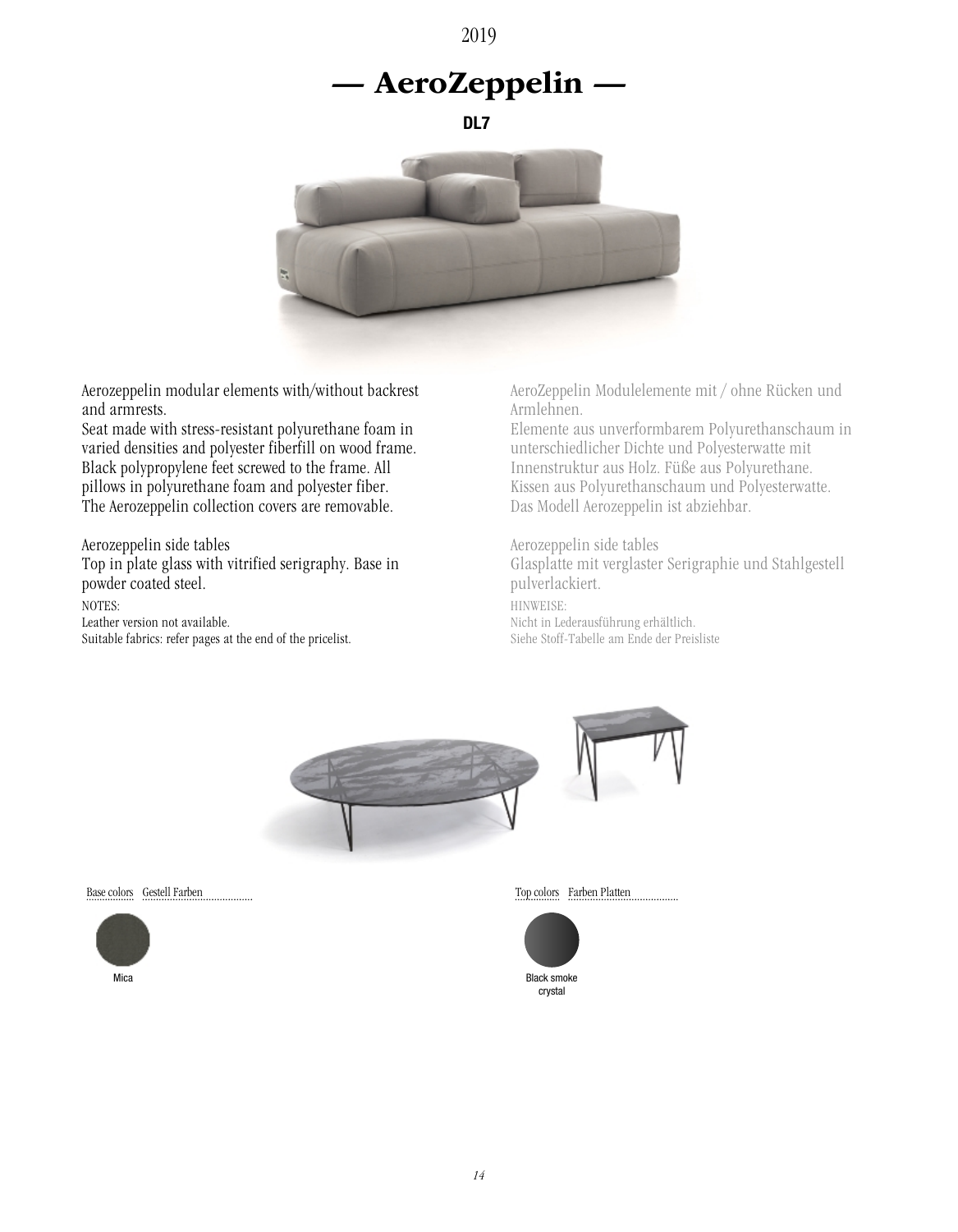

#### **AeroZeppelin stool 250x100**



7mt. **2**,1m<sup>3</sup> 60Kg



### **AeroZeppelin element 100x100**

**AeroZeppelin element 100x100 AeroZeppelin element 200x100**







### **AeroZeppelin element 250x100**

**AeroZeppelin element 250x100**

**業**12,7mt. **1**2,1m<sup>3</sup> ▲70Kg



G45

## **業**9,1mt. 1,7m<sup>3</sup> ▲60Kg

**AeroZeppelin element 200x100**



 $G44$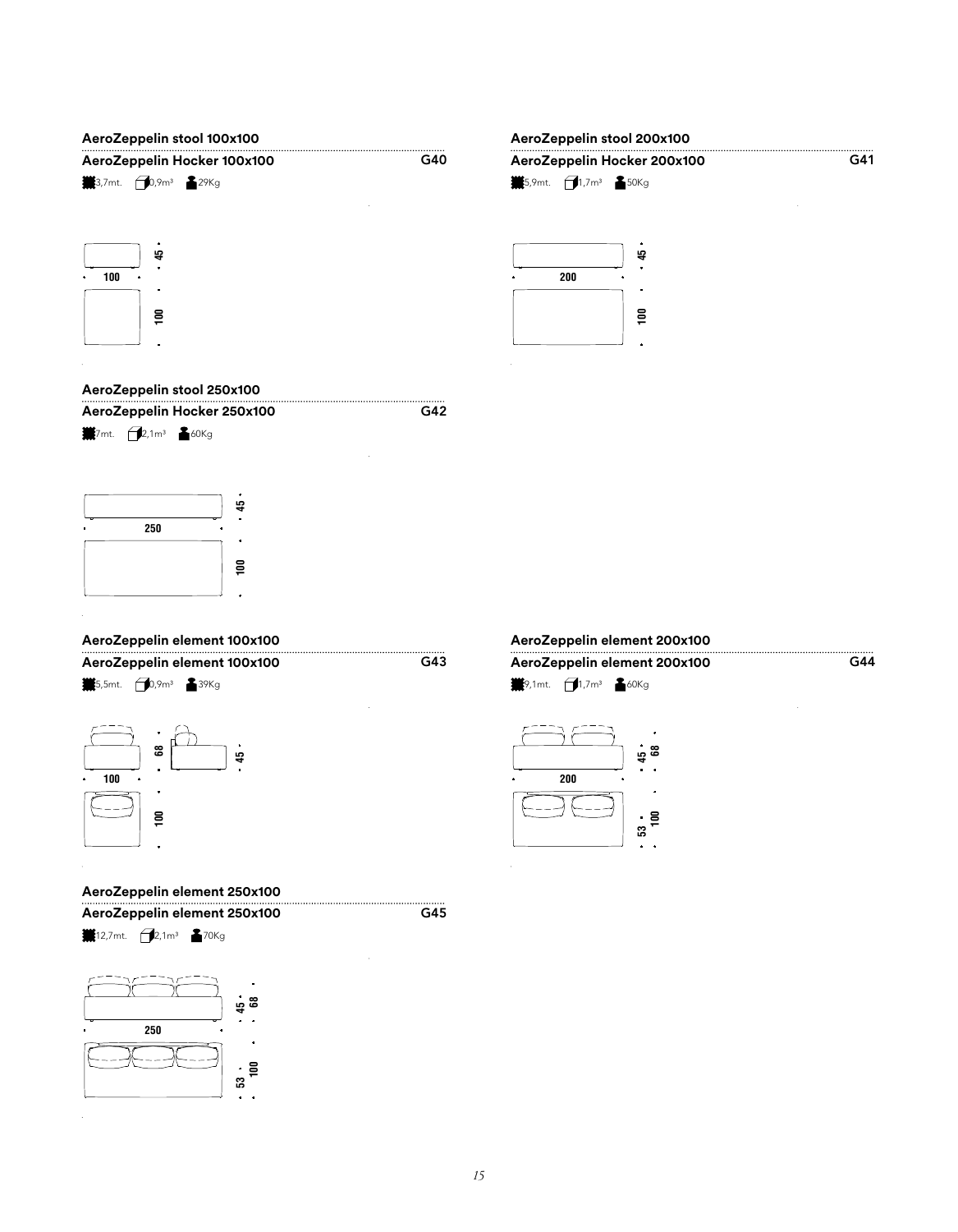## **AeroZeppelin corner R or L** G46 **AeroZeppelin Ecke R oder L CALC MIT CALC CALC CALC CALC CALC A** 6,6mt. 0,9m<sup>3</sup> 40Kg ඝ **45**

**100 68 100**  $\Xi$ 

### **AeroZeppelin element 250x100 with cushion**

 $G48$ **AeroZeppelin element 250x100 mit Kissen**

**業**12,7mt. 2,1m<sup>3</sup> 86Kg



### **AeroZeppelin optional cushion arm**

G49 **※**0,9mt. **AeroZeppelin Armlehne Kissen optional AeroZeppelin Rücken Kissen optional**

| Ļ. |  |
|----|--|
| B  |  |
| 45 |  |

**AeroZeppelin optional back cushion**

G50

**¥**1,2mt.



**AeroZeppelin element 200x100 with cushion**

| AeroZeppelin element 200x100 mit Kissen |                                                                                           |  |  |  |
|-----------------------------------------|-------------------------------------------------------------------------------------------|--|--|--|
|                                         | $\frac{36}{20}$ 9,1mt. $\left( \frac{1}{2} \right)$ 1,7m <sup>3</sup> $\frac{2}{20}$ 54Kg |  |  |  |
|                                         |                                                                                           |  |  |  |